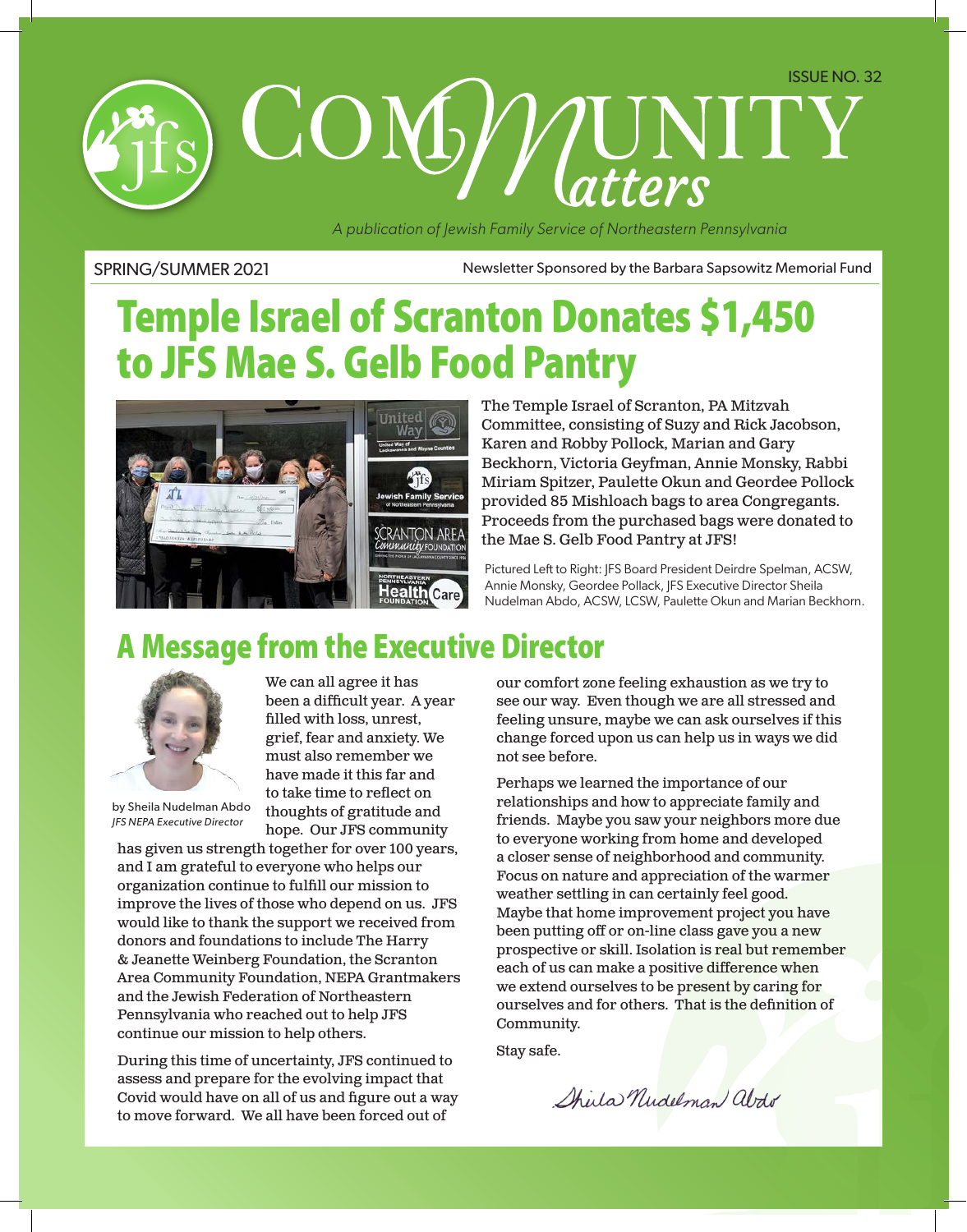# President's Message

#### *"What a strange world we live in" Alice said to the Queen of Hearts.*



That certainly rings true for the past year.

Jewish Family Service's roots go back 105 years, so we were there for the community during the 1918-1919 pandemic just as we have been for the community during the past year through the current Pandemic.

The COVID-19 pandemic has disrupted all our lives. We all went through a most unusual year as everyone adjusted to new routines, social distancing, masks, hand sanitizing and virtual platforms. Jewish Family Services met the challenge and while we move seamlessly to what we envisioned a temporary change to a telehealth platform, our clients and their needs were for upmost.

COVID-19 presented a number of challenges in how we delivered our services but we have been able to remain available and connected to the most vulnerable, our clients. Working remotely and virtually we became accessible to the people and partnerships we serve so they could count on us to be there when they need help. Indeed we even developed a new free service COVID Telehealth Counseling open to anyone needing to discuss the impact of COVID during these difficult times.

The programs and services we offer continue to make a difference in the lives of those we serve by helping them to deal effectively with the problems and the challenges they face and dealing with the added impact of COVID 19 on their lives. Helping our clients develop the skills to cope with and handle changes brought about by the continued pandemic has been an important intervention. We are and we will remain focused on helping our clients and our community recover, deal with change and move forward. Events of the past year have only strengthened our commitment to transforming lives. The people we serve know they can count on us when they need help.

We have been able to accomplish this because of the dedicated, skilled and committed staff; our Executive Director, Sheila Abdo, the Social Workers: Don Minkoff, Marguerite Bushwick and Peter Dunford, the Coordinator of Older Adult Services: Lorrie Loughney, the Coordinator of Marketing and Development: Art Levandoski, our Business Manager: Susan Washko, our Administrative Services Coordinator: Colette Jesikiewicz, and Medical Billing Specialist: Michele Breese. Thank you to each of you for all you contribute to the success of JFS.

I want to thank all of you; our dynamic Board of Directors, our Volunteers and all our donors for what you have done in support of our programs and I ask for your continued support as we continue our important work in the community. It really does take a community and I am proud to be part of ours as we continue to make a difference and carry on the tradition of service to all

Our donors are essential component to our programming as your generosity supports our programs and improve the lives of those we serve. Your donations touch many lives. If you're not a current donor and would like to support our programming please visit www.jfsnepa.org.

As President of the Board of Directors I am proud of the agencies reputation , the work of the Board of Directions and the impact JFS has on the community. I know in the coming year with all your support continue to move forward in recovering from the Pandemic.

L'shalom (in peace)

Deerdre Apelman

Deirdre Spelman ACSW, LSW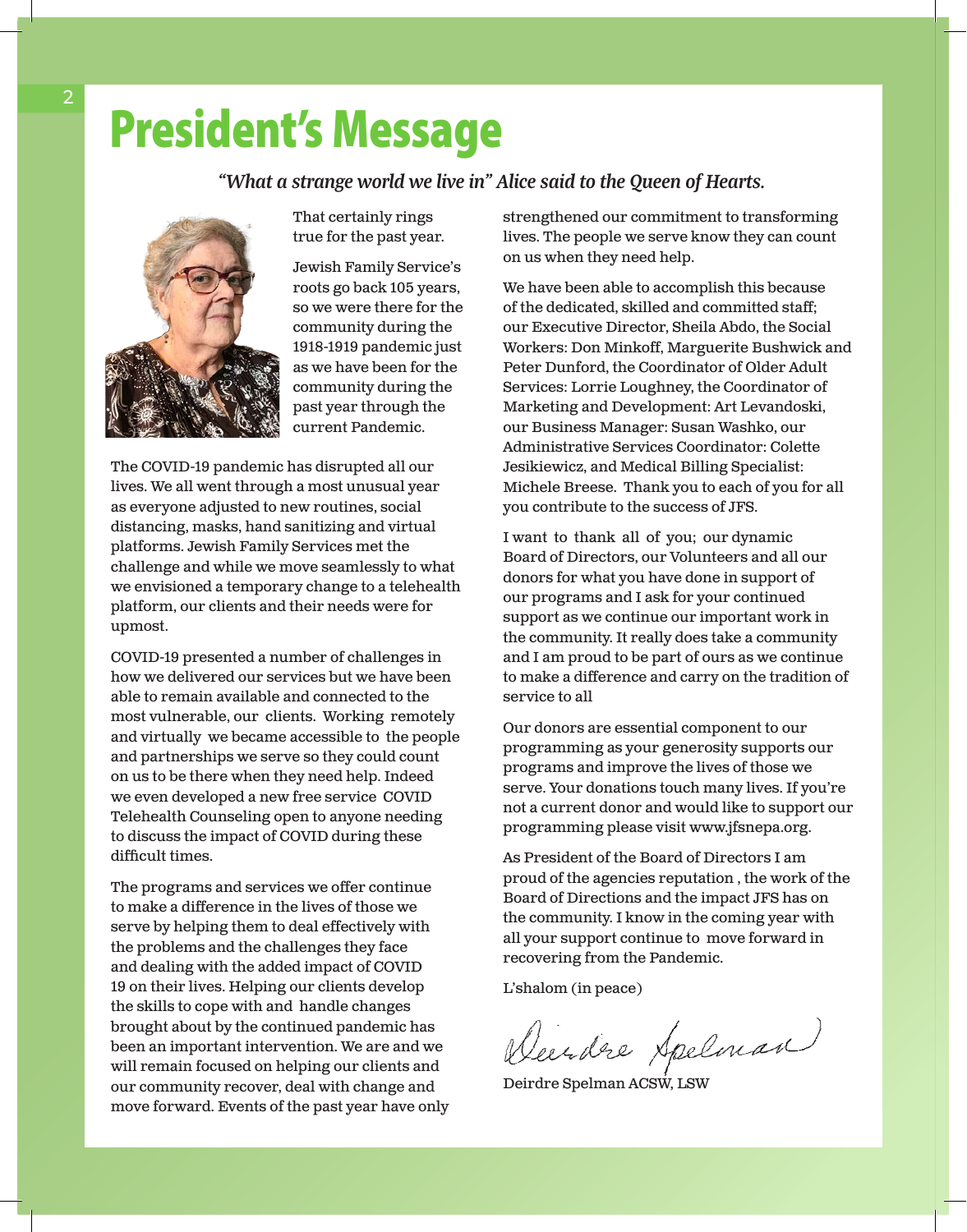# **Finding** Meaning



#### *By Don Minkoff, LCSW*

 $\sum$  efore starting this article, I went to the JFS<br>swebsite and read an article I wrote, dated 5/23/20. Reading it caused me to shiver. WHY? Because the uncertainty I felt and wrote about is still strongly behind my thoughts and feelings today. Since I wrote the article, in addition to Covid, multiple things have occurred, personally and environmentally, which have impacted me and intensified my thoughts and feelings of uncertainty.

I wrote then "The longer we live with the uncertainty ,the farther away we get from the hope we will get back to what we know." I am further away from the life I know and live with the uncertainty of what it will be on the other end of all this. Will I need to wear a mask, keep "social distance," not be able to shake hands or give a hug without fear of getting sick? Due to ongoing political events, will I live with the fear of how we as a society will live? Due to personal issues, how will it all work out and what does the future hold for someone I love? How do I make sense of it all, and find meaning so that it doesn't overwhelm me?

Victor Frankl in the book "Man's Search for Meaning" put it this way "it did not really matter what we expect from life but rather what life expected from us." He continues "Life ultimately means taking responsibility to find the right answer to its problems and to fulfill the tasks which it constantly sets for each individual." "These tasks, therefore the meaning of life, differ from man to man and from moment to moment."

 So what does this mean? First, it is an acceptance that what we are living today is "normal." Second, it is also the recognition that while this experienced is shared, how we experience is unique to each individual. Finally, it is the acceptance of a contradiction, how we react to what we are powerless over.

# Covid-19 and Children



#### *By Peter Dunford, LSW*

The COVID-19 pandemic has presented an additional set of challenges for families and children in our community. Children are receiving a lot of information about COVID-19 through social media, friends, adult conversations and T.V. What they are hearing or seeing can be overwhelming and cause anxiety. Some of the information they are receiving may be inaccurate.

Children rely on their parents and other caregivers to help them cope with their fears and worries. Children have had to cope with numerous and significant adjustments to their pre Covid-19 lifestyles. This includes wearing face masks, frequent hand washing, less interactions with their friends, as well as a shift from being taught in a classroom setting to remote learning. Unfortunately some children have also had to deal with the loss (death) of family members (parent, grandparent, aunt or uncle) as a result of a COVID-19 pandemic.

Parents and caregivers can help their children cope with the stress and or anxiety they are experiencing as a result of the COVID-19 pandemic. Parents can take the following steps to reduce the stress that their children may be experiencing. 1) Take the time to listen your child's worries and fears. 2) Find out what your child already knows about COVID-19 and clarify or correct any misunderstandings they may have. 3) Give your child age appropriate information about COVID-19. Be honest and truthful about the possible consequences of contracting COVID-19 for people in their family (ie. most children do not have serious symptoms, but their grandparents can get very sick and die). Don't overwhelm children by giving them more information than they are asking for.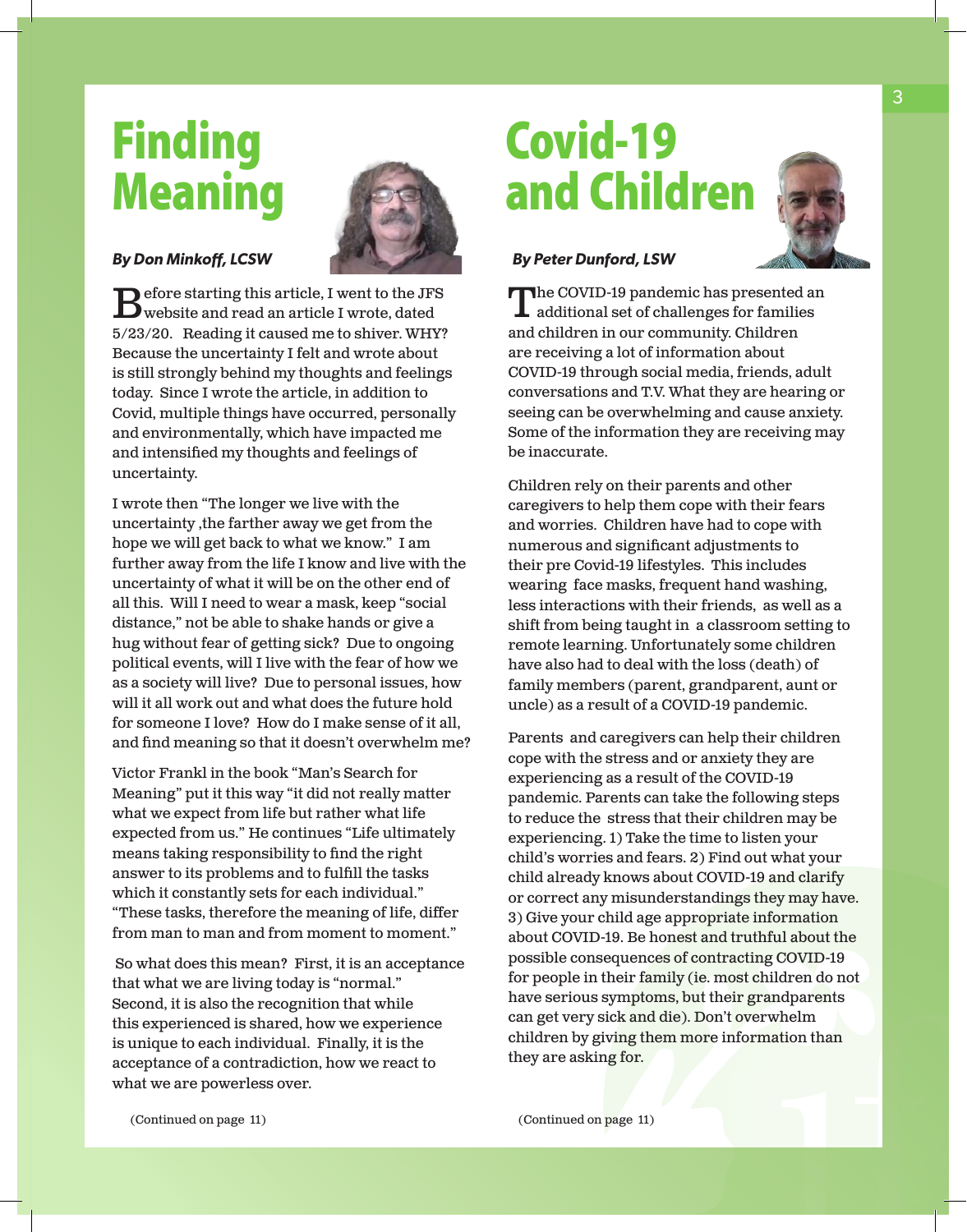## The Golden Years, are they so golden and shiny?

*By Marguerite Bushwick, LCSW, NCG*



 $\prod_{\substack{\text{going to look at the}}}\n$ n this article we are challenges of old age in order to make you aware of what seniors may go through, especially during this time of the pandemic.

Every stage of

life has its challenges. Old age has often been characterized as a time of primary loss and detachment. Even though most people look at later life as a time of leisure and enjoyment of family and friends, many also contend with an increasing number of losses. These losses include social roles, relationships, health, cognition and functional ability. In some sense, the elderly experience the loss of pieces of themselves. Most literature on grief and loss focuses on bereavement after the death of a loved one. There are many losses that occur later in life. Old age can be seen as a succession of losses, gradual and sudden. In this stage of life people do a life review which is a process of introspection, self-reflection and reminiscene that commonly includes reflecting on themes of loss.

Elderly face grief and loss differently than do others. The psychological context of loss is different for the elderly compared with that of younger people, said Dr. Arbore (Director and Founder Elderly Suicide Prevention and Grief Related Services at Institute on Aging). In younger people, losses tend to be sudden and unexpected. For the elderly losses are not unexpected. And though they are perceived as inherent to living a long life, the accumulation of loss can lead to "bereavement overload".

Grief is a natural and expected reaction to any loss, not only to a person's death. It is the process of experiencing the psychological, behavioral, social and physical reaction to loss. Grief has been described as a long roller coaster ride that gradually levels out. Grief is an emotional pain that needs to be acknowledged and experienced. The stages of grief are: shock, denial, anger and guilt, despair and depression and acceptance. In contrast: depression is a state where pain is experienced as being useless and meaningless.

Normal reactions that individuals experience after a loss include denial, confusion, lack of concentration, fatigue, forgetfulness, irritability and anger, sadness and anguish, anxiety and horror. A person needs an outlet for their pain by grieving.

What allows some people to thrive emotionally at a time when losses are piling up like leaves under a maple tree in October? How do they find the courage to care when they have so much experience with heartbreak? Seniors who are thriving despite loss say they make a point of trying new things and meeting new people. They accept the possibility of failure, rejection and pain. They cherish memories. They do not fear grief.

The recent pandemic with its restrictions on social gatherings, religious service attendance and the fear of the unknown have added to the feelings of loneliness, feelings of anxiety especially for the elderly in our communities.

#### So, what can we do?

The most effective way to help someone who is grieving is to listen, be empathic, acknowledge the person's loss and help the person experience the event at his/her own pace. Remember that every person has inherent worth and something to offer. Do not be blinded by and individuals' strengths in the face of a loss. Explore individuals remaining strengths. What can they do? What are they good at? What do they enjoy doing that they are able to do?

During the pandemic we all have to think about new ways of handling our lives; social media and electronic devices are being used to continue our work load where possible. These same devices are being used to connect with friends and relatives.

In these times of being restricted to our homes we still can learn new skills, join a book club or volunteer through a social platform and do not have to be isolated for the society.

If you experience above mentioned negative feelings and if you need some one to talk to, we are here to listen! Please call 570-344-1186 for a confidential, professional initial intake interview with a licensed social worker to determine if counseling will be beneficial to you.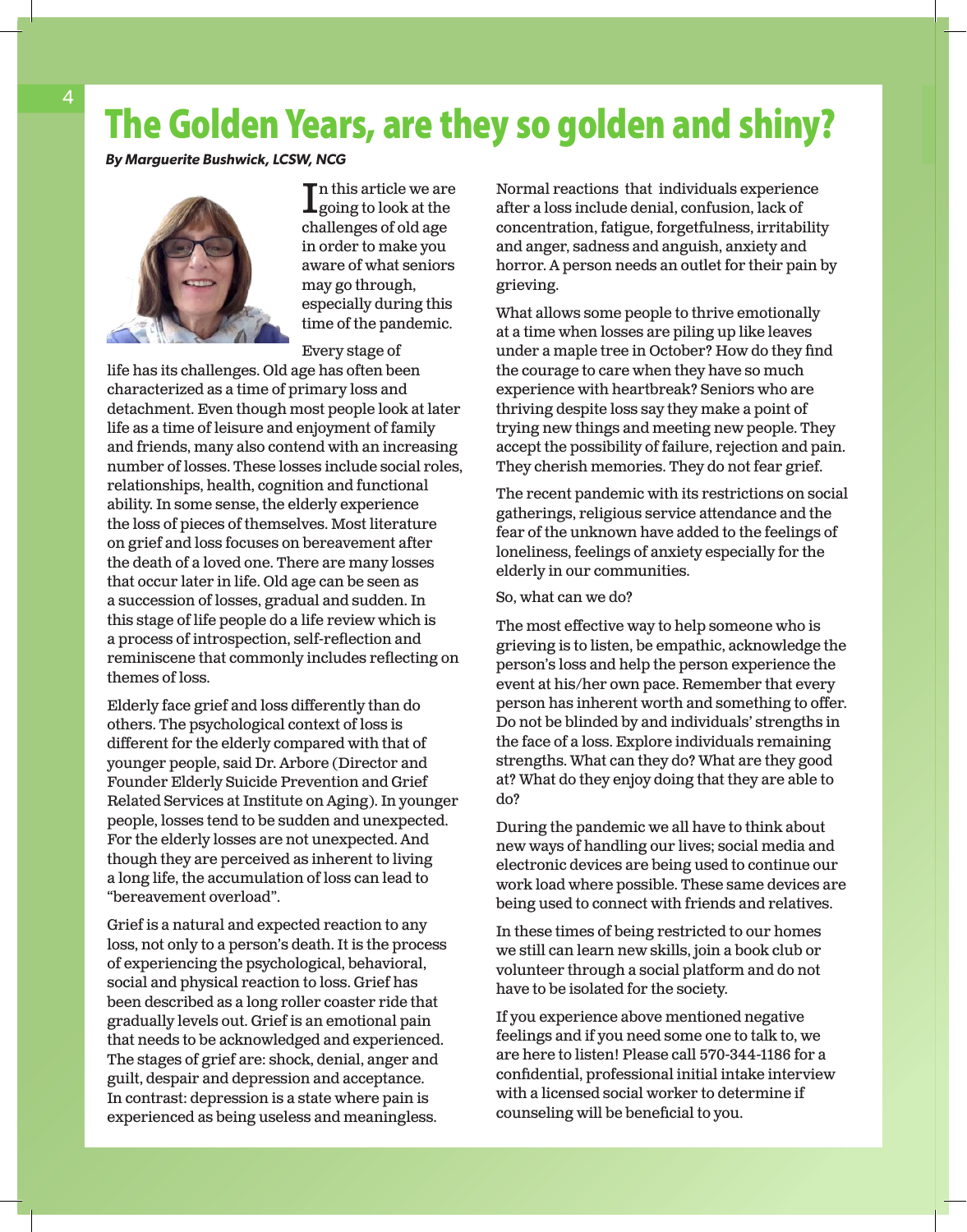# JFS Board Spotlight — Sara J. Levy

Sara Levy has been involved with JFS since 2015, but she has been aware of JFS for much longer. Sara was a student of Don Minkoff at Temple Hesed Sabbath School for many years. She became involved with JFS after speaking with Executive Director Sheila Abdo about the organization.

As an Associate Broker with Classic Properties for over 15 years, her greatest accomplishment came in 2013 when she was chosen by Realtor Magazine and the National Associate of Realtors as one of the top 30 Realtors under 30 in the country. At the time, she was only the 9th Realtor to be given this honor in the State of Pennsylvania, in the award's 11 year history.



When she graduated college and moved home in 2007, Sara got involved volunteering with a few local organizations and a public school. She was just starting her career so she had the time to give to the community. Volunteering led to getting involved with different organizations at the board level. She has served on different boards for the past 8 years.

*"I would encourage young professionals to learn about and get involved with organizations in their communities early on in their careers. Not only do you provide a service to the community, but you also gain personal development that you usually don't get in the workplace. JFS is an organization that young professionals in any field can contribute to and benefit from."*

Today, Sara lives in Clarks Summit with her dog, Mickey.

| Chedro                                                                                                                         | bedrock |
|--------------------------------------------------------------------------------------------------------------------------------|---------|
| <b>Ubedrock</b><br>1915<br>Date Oct 29, 2020<br>60-1/313                                                                       |         |
| PNroto) Jewish Comily Service \$ 1,070.00<br>$\frac{\lambda_{\mathcal{X}}}{100}$<br>One Thousand seventy and<br><b>Dollars</b> |         |
| $S_{ignature}$<br>$\odot$ llemo —<br>: 9560554324 : 8121035482                                                                 |         |
|                                                                                                                                |         |

Bedrock raised \$1,070 from their Electronics Recycling Event held on October 17th. Thank you to Adam Basalyga, Colby Kalinowski and the entire Bedrock team for their ongoing support of JFS. We would also like to thank Downstate Property Managers, LLC for donating an additional \$200 as part of the event. Pictured in the photo Adam Basalyga, Arthur E. Levandoski, Sheila Nudelman Abdo and Colby Kalinowski.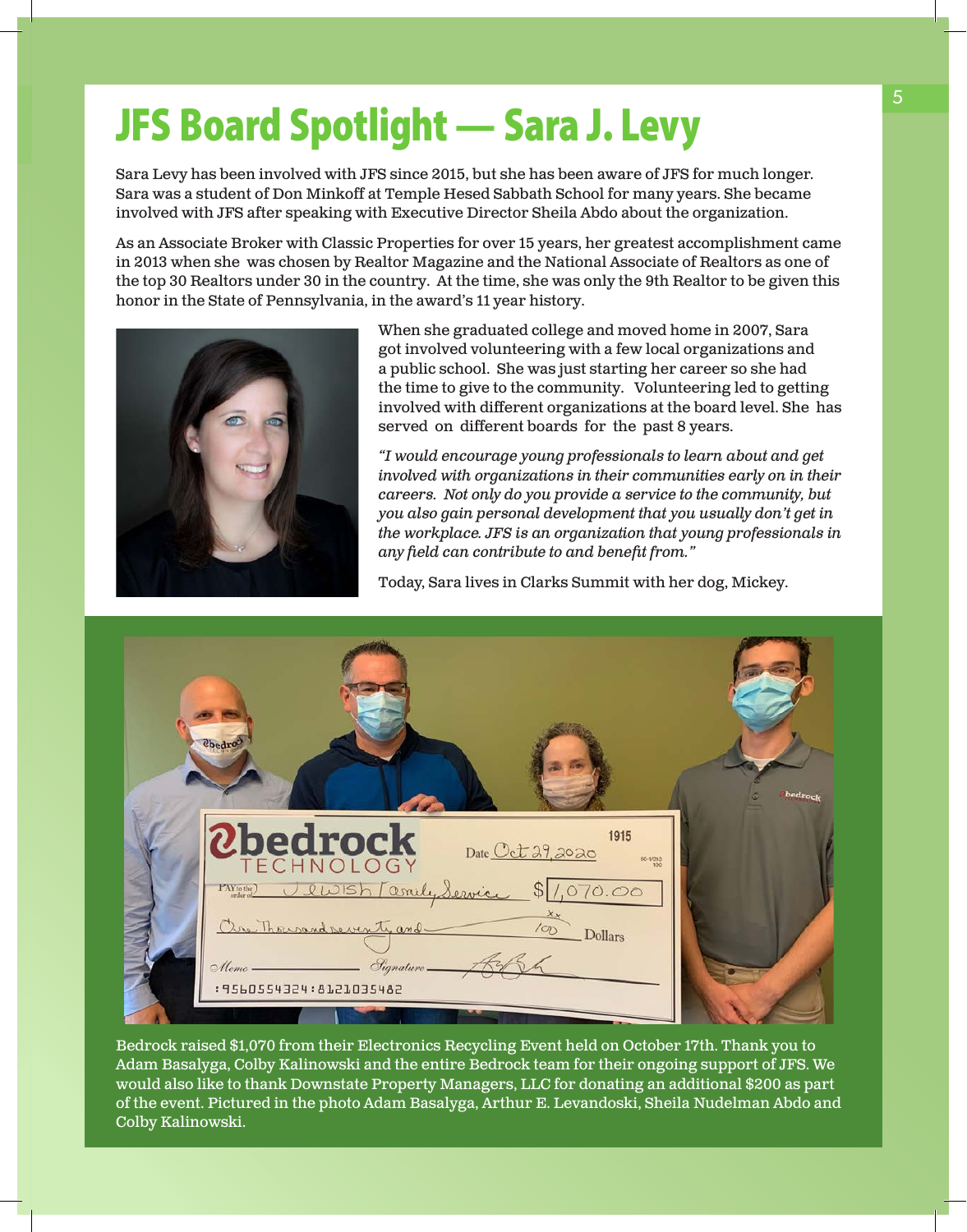**Jewish Family Service of Northeastern Pennsylvania is extremely grateful to the hundreds of families and individuals who participate in our Tribute Card and Tree of Life Programs. It is a wonderful way to honor and recognize people in your life, and, at the same time, help Jewish Family Service. This listing includes gifts received through December 30, 2020. Please accept our apology if we have missed you. We researched carefully to be certain we included everyone, but occasionally mistakes get past us! If your name is not listed, or if you know of someone else's name we have omitted, please contact us so we can properly acknowledge all efforts.**

## General Fund

#### IN MEMORY

Hilary Steinberg In memory of mother Sandra Steinberg Alan & Michele Smertz

Georgianne Cleveland & Family In memory of husband Harry Cleveland Larry & Sheila Abdo Don Minkoff

Gloria Davidow & Family In memory of husband Laurence Davidow Deirdre Spelman Ann Vaida Gerald & Maureen Frost Gail Van Horn Jack Gantz Foundation/ Joseph Gantz/ Paula Blumenfeld Leigh & Richard Benowitz Davidow Family Foundation

Jeffery Meil & Family In memory of James Meil Deirdre Spelman

Robert Davidow In memory of Liesel Wright Shirley Nudelman Gloria Davidow

Elaine Ehrlich & Family In memory of Melvin Ehrlich Bob & Lorie Edgerton

Peter Murai In memory of Kazumi Murai Don Minkoff & Family

Denise Barber Brown In memory of mother Lou & Barb Nivert

Charles Utan & Family In memory of father Edwin Utan Natalie Gelb & Mike Washko

James Cader & family In memory of father Irving Cader Larry & Sheila Abdo

Carol Almond In memory of Louis Gomlick Alan & Michele Smertz & Family

Eric Baar & Family In memory of wife Gayle Baar Larry & Sheila Abdo Lackawanna County Federation of Democratic Women James & Susan Connors Barbara Urnoski Seth & Sheryl Gross Barbara Smith Deirdre Spelman Willard & Marsha Phillips Morley Winograd Esther & Kenn Cooperman Olivia Joorman Tom Hill Eric Baar

Mark Kaplan In memory of Shelly Kaplan Deirdre Spelman

Bob & Laney Ufberg In memory of father Jesse Izenberg Nancy Johnson Janet & David Wenzel

Family of Otto Robinson In memory of Otto Robinson Gloria Davidow

Sheila Cutler & Family In memory of mother Thelma Nutis Sheila & Larry Abdo James & Susie Connors Seth & Sheryl Gross

Family of Rabbi Turin In memory of Rabbi Turin Seth & Sheryl Gross

Deirdre Spelman In memory of niece Staci Dene Spelman Larry & Sheila Abdo James & Susie Connors Eileen King & Family In memory of mother Eleanor King Don Minkoff

Family of Marv Brotter In memory of Marv Brotter Lackawanna Neighbors Inc.

Cindy Pearl & Family In Memory of sister Ricky Pearl Andrea & Arnold Love Michael Mardo & Iris Liebman Ellen McGuire Lenora Delvecchio

Paula Levy & Family In memory of husband Richard Levy Sheila & Larry Abdo Nancy & Bill Johnson Michael Mardo & Iris Liebman Myer Moskovitz Lenora Delvecchio

Elaine Pachter In memory of husband Howard Pachter Amos Lodge Alan & Gary Smertz

Frances Gelb & Family In memory of mother Naomi Alamar Sheila & Larry Abdo

Steven Rothstein & Family In memory of mother Guitelle Rothstein Alan & Gary Smertz

Ruth Gelb In memory of son Larry Gelb Sheila & Larry Abdo

Howard & Suzin Levy In memory of mother Mitzie Levy Sheila & Larry Abdo

William Levy In memory of James Ellenbogen Richard Bishop Marjorie Berman Dorothy Bosak Bosley

In memory of David & Tobi Fink Dovid Yehudah Fink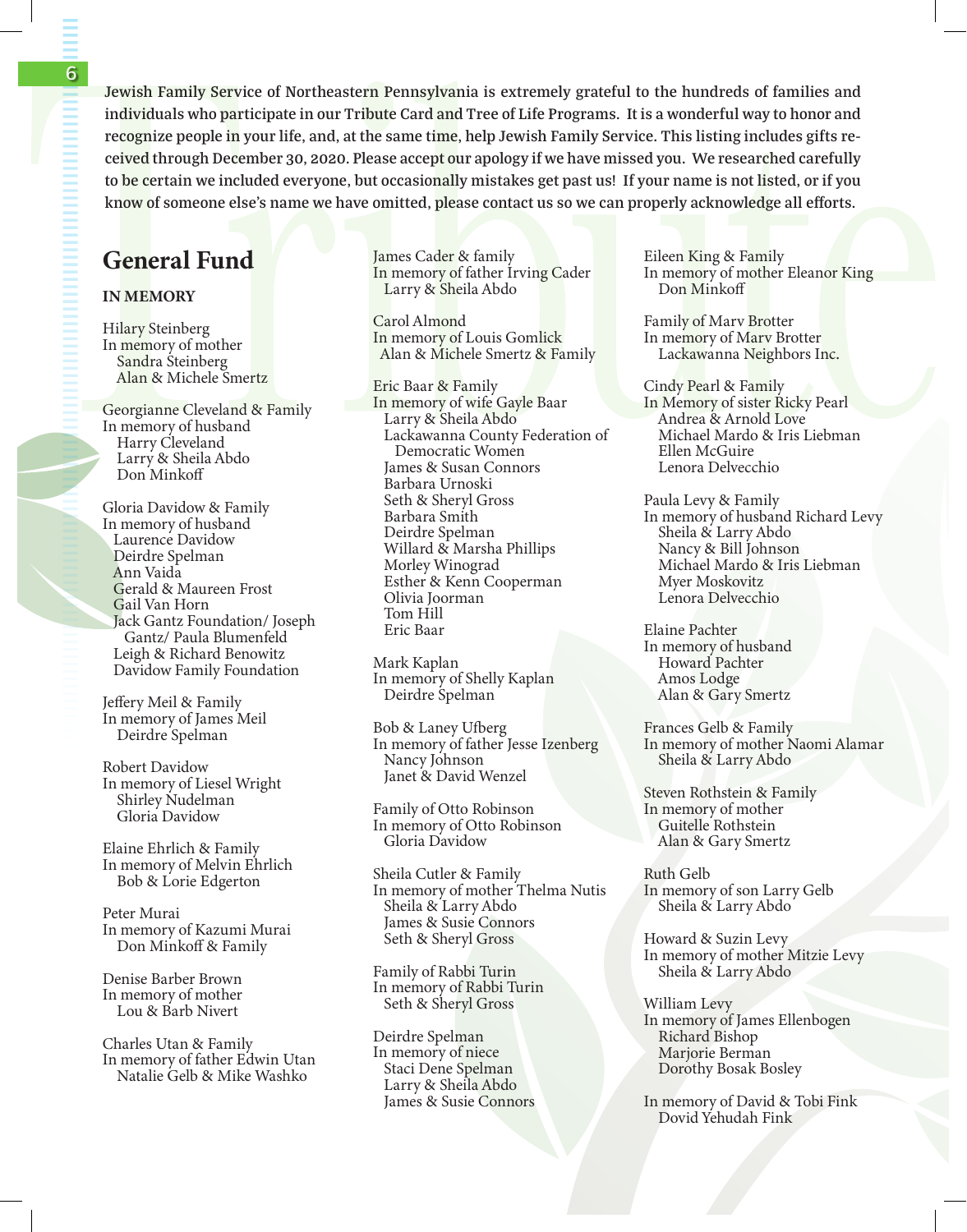Renee Schectman In memory of Alfred Edelsohn Gail Edelsohn

Mim Joseph & Family In memory of Joel Joseph Sheila & Larry Abdo Morey & Sondra Myers Jim & Susie Connors Jean Marie & Gene Warpus Patricia McCormack Maggy & Nathan Bushwick Mark & Bray Stahler Roland & Cynthia Maiolatesi Paul Cinquegrani Anne Weisbord & David Stern

Jerry Wirth & Sons In memory of Shelly Wirth Don, Stephanie, Chelsea, Cassidy & Joe

Margery Rosenberg In memory of Paul Rosenberg Judith & Louis Premselaar Beverly Gelb Klein Ken & Jill Swartz

Chriss Raider & Family In memory of Jeffrey Raider Richard & Faye Bishop Sheila & Larry Abdo

Morey & Sondra Myers In memory of Lee Myers Sheila & Larry Abdo

Diane Kahanowitz & Family In memory of Louis Kahanowitz Murray Glick Webster Towers/United Neighborhood Center

William Roth & Family In memory of Devorah Roth Sandra & Dan Ginsberg

Edwin Brandes & Family In memory of Phyllis Brandes Paula Roos

Margery & Shelley Rosenberg In memory of Paul & Sheldon Rosenberg Ross Family Foundation Jim & Gloria Ross

Renee & Elliot Schoenberg In memory of Nina Silverman Jim & Susie Connors Bill & Maureen Bender Shirley Nudelman

Alan Silverman & Renee Schoenberg In memory of Nina Silverman Patty & Jim Alperin

Rick & Faye Bishop In memory of Louis Kahanowitz Jim & Susie Connors

Pamela Goodall In Memory of her father Jim & Susie Connors, Eileen Coyne, Fern Blum

Mary Grace Phillips In Memory of David Phillips Louis & Barb Nivert

Marilyn Deutsch In Memory of Cele Braverman Nancy & Bill Johnson

#### SPEEDY RECOVERY

Eric Weinberg Seth & Sheryl Gross

Dr. Richard Silbert Don Minkoff Larry & Sheila Abdo

Alan Goldstein Eileen Baine & Family

Mike Greenstein Larry & Sheila Abdo

Jeff Raider Larry & Sheila Abdo

Bill Calpin Larry & Sheila Abdo

Deirdre Spelman Natalie Gelb Sheila & Larry Abdo

Sheila Cutler Jim & Susie Connors Sheila & Larry Abdo

#### RETURN TO GOOD HEALTH

Chelsea Minkoff Colette Jesikiewicz Sheila & Larry Abdo

#### CONGRATULATIONS

Maggy Bushwick Congratulations on the birth of grandson Rhonda Fallk

#### IN HONOR

Barbara & Louis Nivert In honor of Community Matters Recognition Renee Schectman Marilyn & Bernie Rappaport Howard & Jill Fragin Rhonda Fallk Abby Weinberg & Nathan Martin

Deirdre Spelman Donation made in her honor Jane Strobino

Mildred Weinberg Donation made in her honor Neil & Arlene Weinberg

Susie Blum Connors In honor of Society of Irish Women Award Nancy & Bill Johnson

JFS Professional and Support Staff Deirdre Spelman

Annie Monsky Donation made in her honor Paulette Okun

Rachel Weissberger Donation made in her honor Deirdre Spelman

Morey & Sondra Myers In honor of their anniversary Toni Goldberg

Sheila Nudelman Abdo In honor of her outstanding leadership Elayne Kornblatt Phillips

Don Minkoff In honor of Chelsea Minkoff

Peter Dunford In honor of Mary Kelly Dunford

#### BIRTHDAYS

Joel Joseph Happy 90th Birthday Larry & Sheila Abdo

Miriam Joseph Happy 90th Birthday Larry & Sheila Abdo

Elaine Shepard Carol & Don Dembert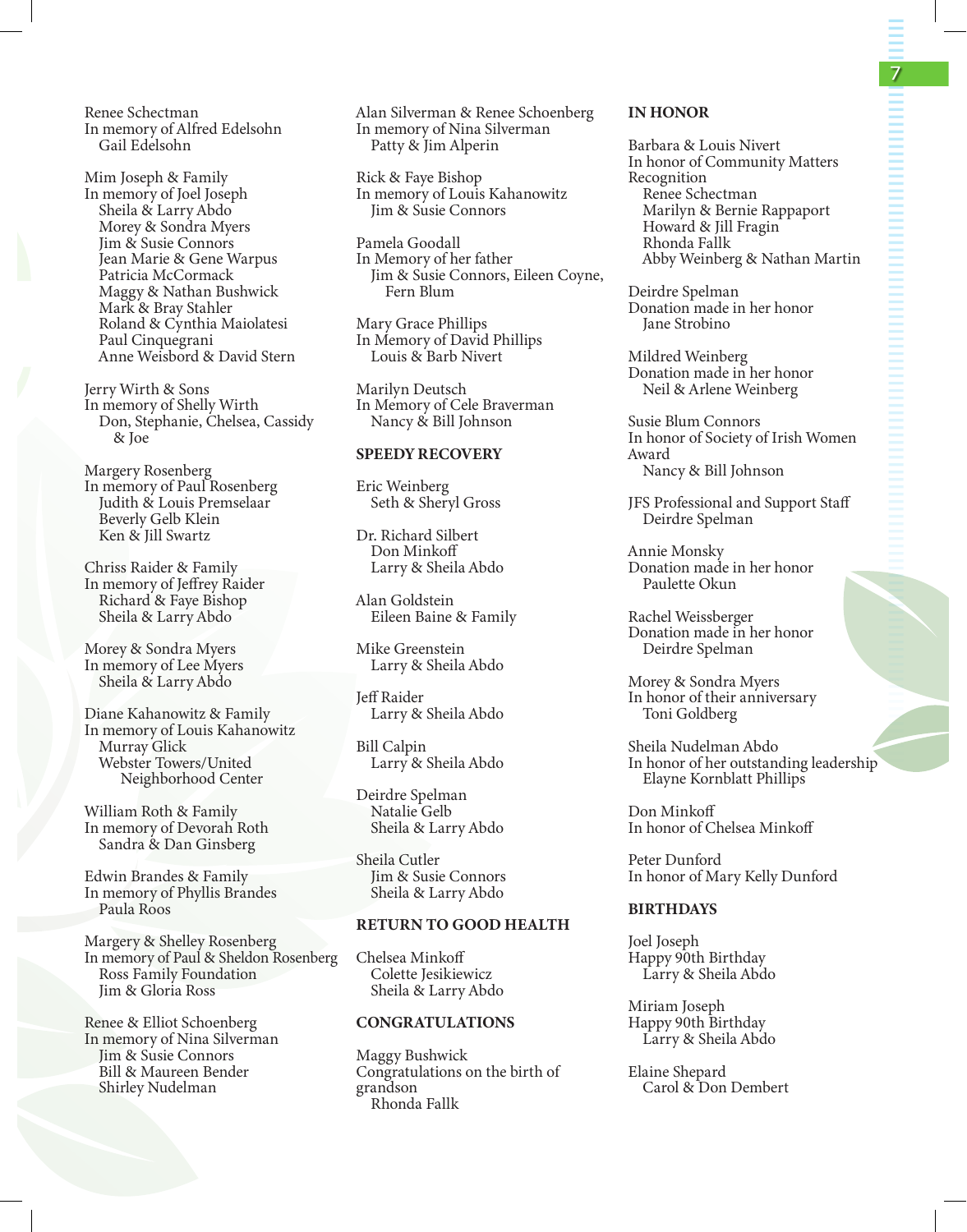Bev Klein Larry & Sheila Abdo

Barb Nivert Patti & Tom Staples

Barbara Ehrenpreis In honor of 90th Birthday Nancy & Bill Johnson

#### HAPPY HANUKKAH

H.P Baker, Rachel Gross Sandy Bodzin, Shoshana Gross Seth & Sheryl Gross

#### HAPPY MOTHER'S DAY

Sondra Myers David Myers

#### HAPPY NEW YEAR

Sheila Nudelman Abdo & Staff Elaine & Jerry Goodstein

## **May S. Gelb Kosher Food Pantry**

#### IN MEMORY

Gloria Jurkowitz In memory of daughter Deborah Jurkowitz Bev Klein

Lewis Sare & Family In memory of Alan Sare Bev Klein

David Bachman In memory of mother Natalie Bachman Bev Klein

Regina Werbler In memory of father, Alex Horowitz Bev Klein

Karen Widner & Family In memory of Lisa Konigsberg Bev Klein

Paula Levy & Family In memory of husband, Richard Levy Bev Klein

Rachel Weissberger In honor of her 100th birthday Paula Wasser Shirley Nudelman

Lynne Kaye & Family In memory of Alan Kaye Paula Wasser

Frances Gelb & Family In memory of mother Naomi Alamar Ellen & Stan Strichartz, Bonnie & Dick Weissman, Barbra & How ard Goldberg, Dale & Marc Attias, Charlotte & Robert Pollock, Gladys & Richard Kramer, Ronnie Levi, Judith Kozloff, Nancy & Jim Branch, Susie Gelfand, Sandi Nogi, Sandra & Sandy Barth, Judi Ostroff, Terri Wolkoff

Mim Joseph & Family In memory of Joel Joseph Bev Klein

Morey and Sondra Myers In memory of Lee Myers Margery Rosenberg Beverly Klein

Judy & Lou Premselaar In honor of their special birthdays Margery Rosenberg

In memory of his mother Natalie Goodman Bachman David Bachman MD

## **Sheri & Barry Finkelstein Fund**

#### IN MEMORY

Hal Finkelstein & Family In memory of Naomi Finkelstein Howard Spizer Joseph Roma James Pizzuti Eileen & David Feibus Helaine, Gail & Jodi Dubner & Families Gregg, Jackie, & Joe Ascuitto Grace Wright Leah Kramer

Family of Alan Sare In memory of Alan Sare Harold Finkelstein

Doris Koloski & Family In memory of husband Charles Koloski Harold Finkelstein

Jerome Finkelstein In memory of mother Naomi Finkelstein

Edwin Brandes & Family In Memory of Phyllis Brandes Harold Finkelstein

## **Sapsowitz Fund**

#### IN MEMORY

Rabbi Marna & Mel Sapsowitz In memory of Barbara Sapsowitz Murial Troy & Family

In Memory of Barbara Sapsowitz Marna Sapsowitz

Hope Morris & Family In memory of mother Naomi Alamar Dayle Fragin

Fran Gelb & Family In memory of mother Naomi Alamar Dayle Fragin

## **Tree of Life**

Elliot Schoenberg In honor of 70th birthday Annie & Ed Monsky, Paulette & Jay Okun

Gayle Baar In memory of Gayle Baar JFS Board of Directors

## **Beverly Klein Emergency Assistance Fund**

Fund Established in Honor of her 90th birthday Morey & Sondra Myers

Bev Klein In honor of her 90th birthday Sheila & Larry Abdo Ronnie & Bob Powers David Myers Toni Goldberg Natalie Gelb & Michael Washko

#### IN MEMORY

Diane Kahanowitz & Family In memory of Louis Kahanowitz Morey & Sondra Myers

William Roth & Family In memory of Devorah Roth Morey & Sondra Myers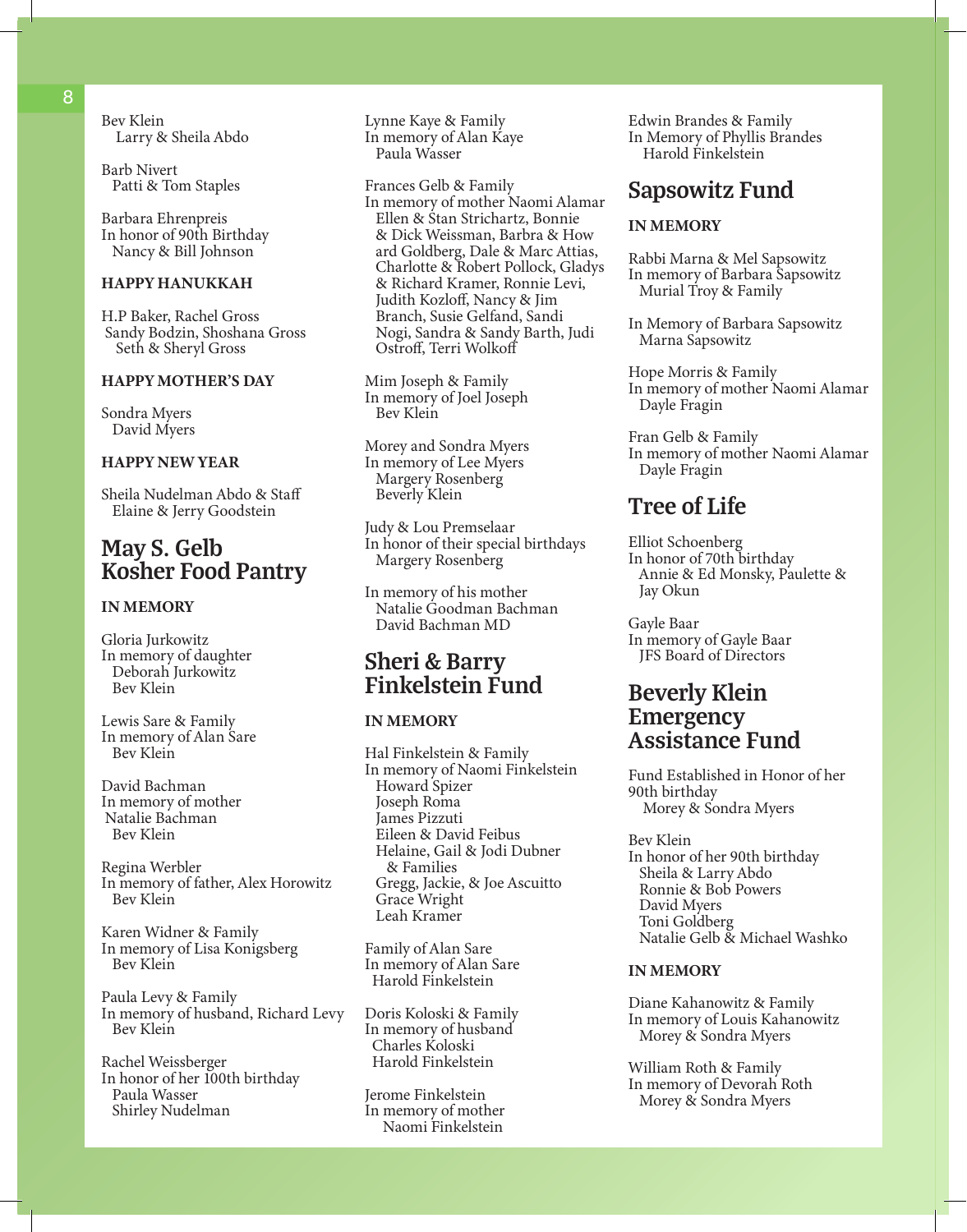# Have You Heard of Telehealth?

#### *By Michele Breese*

I am going to guess your answer is yes, and I base my guess on the fact that the COVID-19 Public Health Emergency has caused a significant increase in the use of Telehealth, but, did you know that Telehealth has been around for years? My first encounter with billing Telehealth services was in 2016.

The Centers for Medicare and Medicaid Services (CMS) defines Telehealth as "the use of telecommunications and information technology to provide access to health assessment across distance." There are strict rules all insurances require providers to follow to safely provide basic healthcare such as wellness visits, medical consultations, mental health counseling and many other services for various specialties.

Prior to the COVID-19 Public Health Emergency, CMS required Telehealth services to be furnished using only secure telecommunications technology that has audio-video capabilities that are used for 2-way real-time interactive communication. If a provider was not set up with such a secure system, they were not allowed to provide Telehealth services. Also, Telehealth was only allowed in rural areas where there was a shortage of providers.

Due to the COVID-19 Public Health Emergency, CMS has broadened access to Telehealth services, including services done by telephone, so clients can receive services in the comfort of their home with less travel to their providers office allowing clients as well as providers and their staff to follow the Center for Disease Control's guidance in lessening the possibility of COVID-19 transmission. Rural

areas are now not the only areas in which Telehealth services can be provided. Providers may even conduct Telehealth services across state lines.

As private insurances create many of their own policies, they look to CMS as the lead to guide them. But, even during the COVID-19 Public Health Emergency, there are still some private insurances that do not offer Telehealth benefits to their subscribers. On the other hand, there are many private insurances that do offer Telehealth benefits to their subscribers and have been waiving copays, deductible and coinsurance responsibilities normally assumed by the subscriber and will continue to do so until the Public Health Emergency has been declared over.

Here at JFS, we have welcomed the use of Telehealth by various means, to ensure that we continue to provide quality care to our clients. Since the end of March our counselors have provided care via telephone calls and Zoom sessions with individual client sessions, as well as family sessions. Although we had been searching for Electronic Health Records software prior to the Public Health Emergency, which would include Telehealth and a client portal, our search has heightened due to the caseload we have been carrying since March when we could no longer serve clients in person. Many clients receiving our services back in March have easily transferred to Telehealth and although some have achieved their goals and are no longer with us, there are some that continue with us today and in the last few months we have been seeing an influx of new client referrals.

**DOES YOUR CAR SPARK JOY** Help spark joy with a car donation. **DONATE** 

You've probably heard of June Gloom, but are you aware of Vroom Gloom? Vroom Gloom is a common side effect of vehicle neglect. If you have a car, truck, or boat just sitting alone without a mile in its heart, without the drive to leave home—donate it to JFS right away. Philanthropy is often the best therapy for vehicles suffering from Vroom Gloom because it feels so good and it's free!

> *Here's how to get started: Call 877-537-4227!*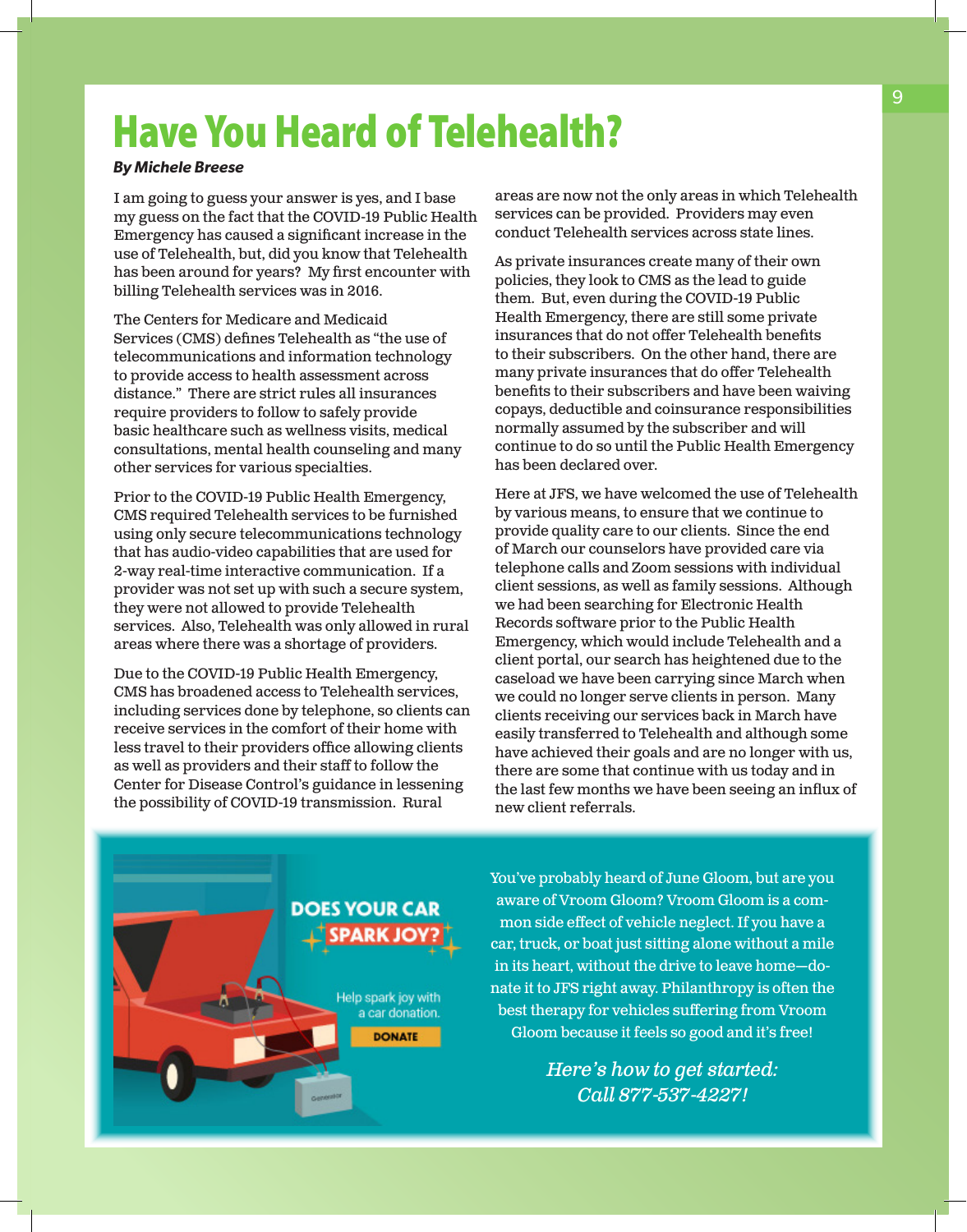# Surprising Resillence

By Lorrie Loughney, NCG



 $\n **The world has**\n$ been in pandemic mode for over a year. Everyone I know is resigned yet weary of all the restrictions, precautions and news reports. The daily news of exponential new cases and deaths can be overwhelming, even in

light of the release of vaccines. Particularly difficult for everyone is the sense of isolation and missing the common comforts of social, religious and work gatherings, or even being able to comfort one another with hugs when someone we love dies or is going through a difficult period.

Our older adult neighbors and loved ones who were already at a higher risk of isolation have now decreased opportunities for interactions – senior centers, high rises and community living facilities such as assisted living and nursing homes found it necessary to discontinue, reduce or modify activities that helped to mitigate isolation risks in order to protect health and safety of the participants. Not only are they more isolated socially, but also face long days without activities to punctuate and give meaning to the hours. Many older adults report that being bored is one of the more challenging aspects of the pandemic.

person contact with family and friends outside their own households.

The university's program analyzed this surprising statistic and realized that because of their many years encountering and surviving various life stresses, they developed a resilience to cope with the restrictive conditions necessitated by the pandemic. About 50% able to maintain contacts, and adapted surprisingly well to video chats (42%) and text messaging (37%) while 32% primarily used telephone calls. (the study reports about a 4% margin of error in the statistics).

While this is good news for those who are anxious about loved ones they have not been able to visit directly, it is still important to use what technology is available to maintain connections with family, friends, neighbors and former colleagues. In addition to finding stability in mental health issues such as depression, there was about a 50% decrease in participants who reported feeling "very happy" or "extremely happy" than in previous studies.

Most nursing homes will make activity and social work staff available to execute Facetime or Zoom visits and most facilities have increased their available portable phones to take to residents. Even a 10 minute phone call can help to alleviate the tedium of a long day. Sending cards, notes, or children's (and adults) coloring or other projects also contribute to their sense of belonging, being remembered and being considered a participant in the lives of others.

#### **Planned Giving**

Planned Giving is a method of charitable giving that involves a consideration of your retirement plan and/or family estate to be distributed to Jewish Family Service upon your passing.

> **Build Something Today, To Support Tomorrow**

#### **To Share With Your Attorney**

I hereby give, devise and bequeath to Jewish Family Service of Northeastern Pennsylvania, with offices at 615 Jefferson Avenue, Scranton, PA, 18510, federal tax ID # 24-0796423, or its successors in interest, the sum of \$(amount written). exclusive of my lifetime donations, if any, for use in its most urgent priorities as determined by its board of trustees in their sole discretion. Your attorney can change this to a percentage of your estate, rather than a fixed amount if you prefer.

For more information, or if you have designated JFS as a beneficiary please contact: Sheila Nudelman Abdo, Executive Director (570) 344-1186

The University of Chicago's NORC social research organization has been conducting long term studies of issues surrounding older adult issues, including the National Social Life, Health and Aging Project (AP 1/15/21) Their most recent study, involving self-reporting surveys from 1284 participants age fiftyfive through ninety-nine, revealed some surprising discoveries. This generation of older adults seem to be exhibiting many signs of resilience. The rate of those reporting a decline in mental health was about 9% which is consistent with the rate reported in the past. This stability maintained in spite of the fact that 20% had had no in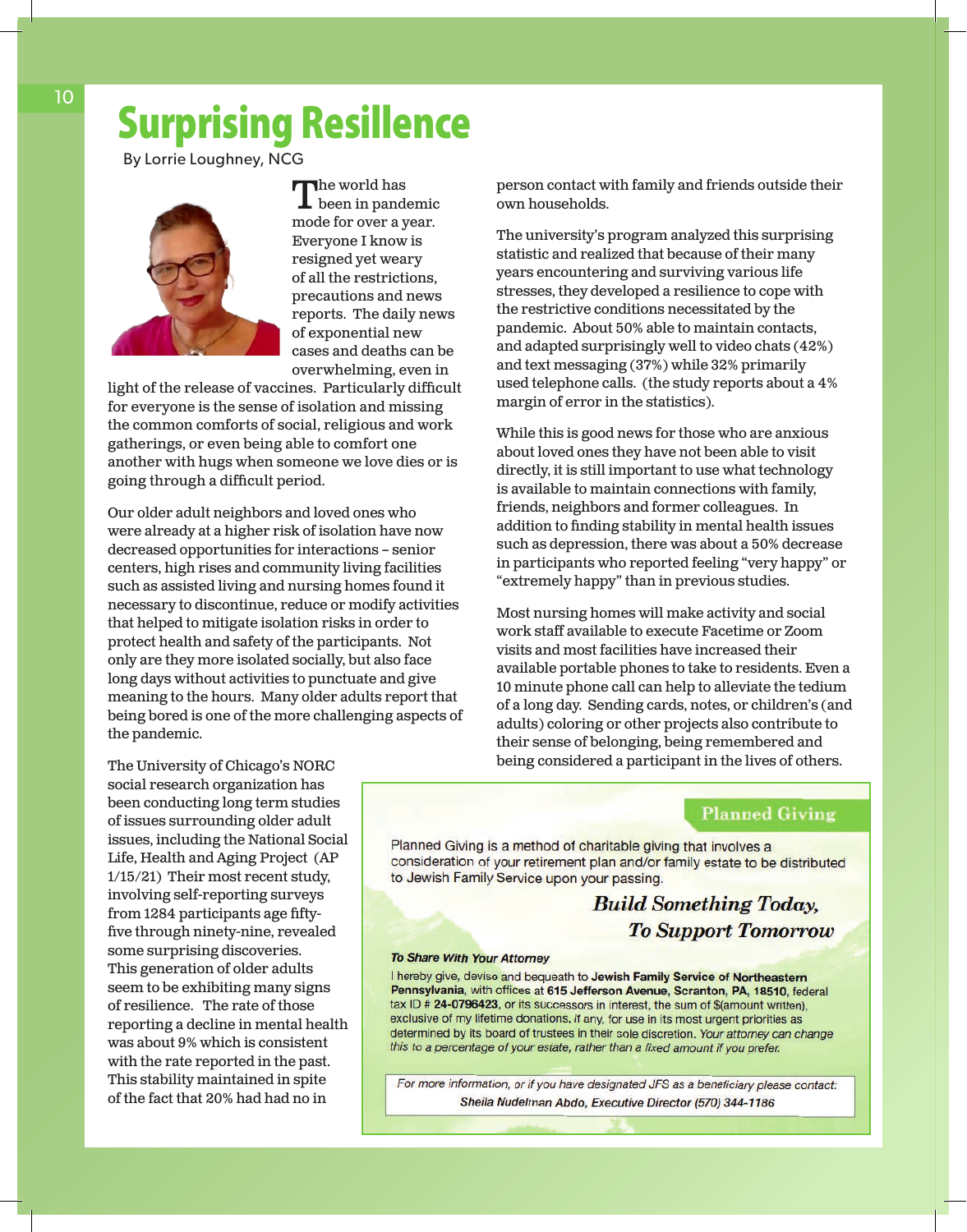#### **(Finding Meaning Continued from page 3)**

It involves taking stock in the moment and maintaining good physical health. Are we getting enough sleep, keeping a healthy diet and getting enough exercise?

We must maintain a good balance. What are we doing with our time? Are we keeping a predictable routine which can give a sense of balance? Is one setting boundaries so not to feel overwhelmed when pursuing information through social media, news outlets, etc. Is one maintaining social relationships? When working at home, are we creating space between work and non-work environment?

Do you continue to reflect? As you are going through your day, be aware of how thoughts and feelings change, take stock of how you are feeling at the moment.

Do not "should" yourself. There is no right or wrong way of living as we are today. This can become overwhelming creating multiple feelings: anger, sadness, fear, anxiety with the thoughts of uncertainty, powerlessness and hope.

The above are some things we can do to give one a feeling stability within our environment and oneself, which free one up to focus on self, to find meaning and purpose. While the pandemic has created limitations the question of how open one is to at what one can do versus what one cannot do. Today's circumstance could be seen as a favorable time to be open to striving for new opportunities to give our life meaning and finding enjoyment within the life we are now living.

Victor Frankel wrote there are 3 ways we can find meaning:

- 1. By doing and/or creating.
- 2. By appreciating what is around us, within nature and through relationship and interactions with.
- 3. By adapting and reacting well to unavoidable life situations, such as our pandemic.

My stepdaughter made us cloth masks early in the pandemic. Do not be surprised by this, but one of the cloth masks she made me was a series of Mickey Mouse cartoons, which is fun for me to wear. I have also felt smiles behind others' masks, even when I do not hear, "I like your

mask." Believe me, it is a great feeling. I have a number of animation ties that I enjoy wearing to the office. As we are currently using a telehealth model to continue the work we do at JFS, through my stepdaugher knowing me I can continue experiencing the joy, though more limited, I lived wearing my animation ties.

This is a simple example of my understanding of what Victor Frankel means to strive toward finding meaning and purpose: feeling moments of happiness within this new normality"

When feelings and thoughts are overwhelming making it difficult to strive to find meaning, the social workers at JFS are here to assist and support you on your journey to find meaning.

*Sources: positivepsychology.com exploringyourmind.com all-about-psychology.com chconline.org fredericksburg.com thewisdomdaily.com staradvertiser.com psychologytoday.com Man's Search For Meaning by Victor Frankel*

#### **(Covid and Kids Continued from page 3)**

4) Explain to your child about how the changes in their daily routines (frequent hand washing, wearing a mask and social distancing) are necessary for their and their family's well being.

Parents can also help their children better cope with the stress they are feeling as a result of missing their pre COVID-19 activities and routines by being creative in planning activities that their children can safely enjoy. It is also vitally important that parents take some time each day for self-care. Parenting during this COVID-19 pandemic has put additional demands and stress on parents. Like all members of our community, parents need to spend some time each day or as often as possible doing activities that they enjoy. This will help reduce their stress and help them face the demands of parenting.

*Source: kidshealth.org*